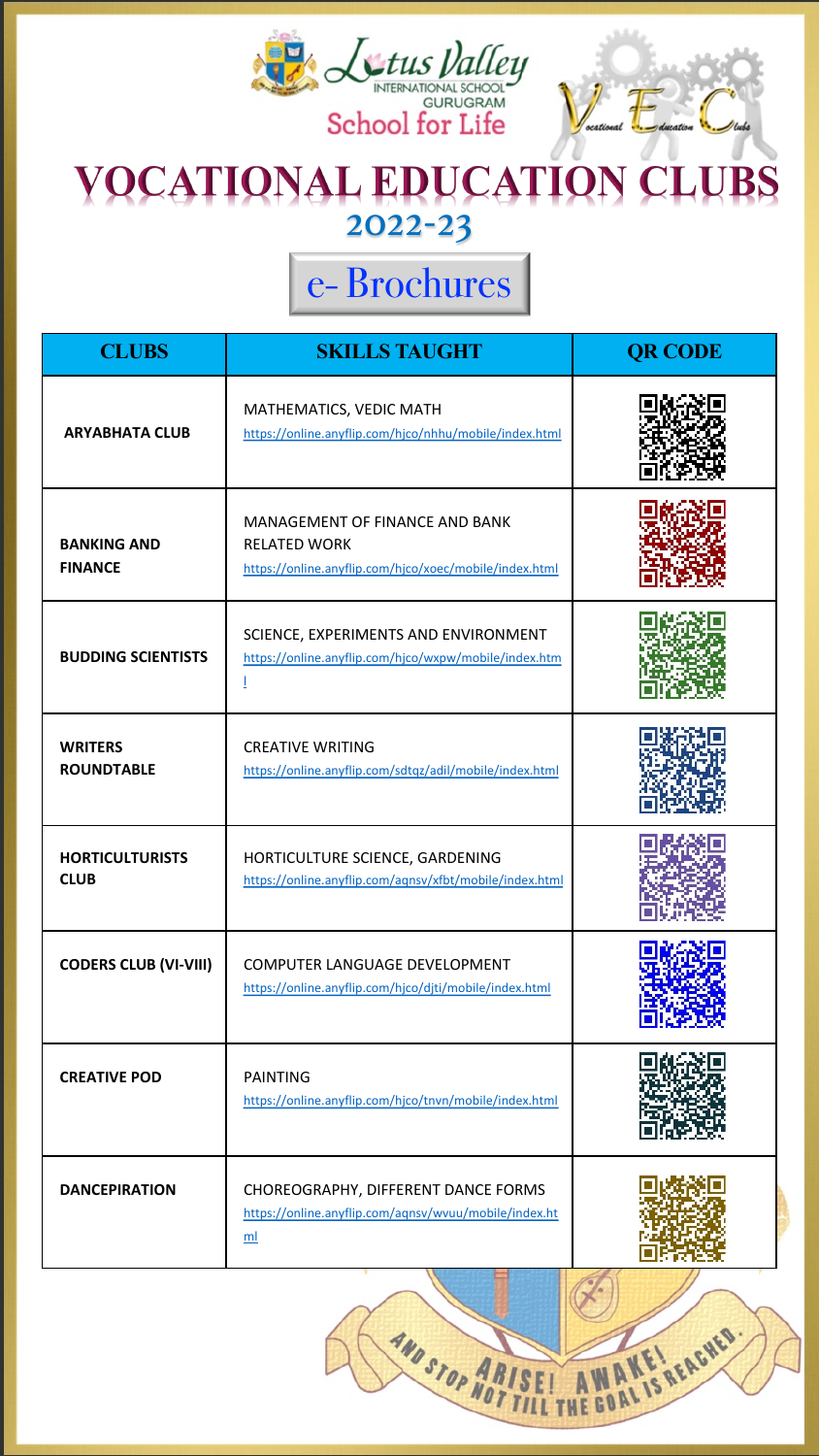| <b>CLUBS</b>                                  | <b>SKILLS TAUGHT</b>                                                                                                 | <b>QR CODE</b> |
|-----------------------------------------------|----------------------------------------------------------------------------------------------------------------------|----------------|
| <b>FITBITS</b>                                | YOGA, AEROBICS, ZUMBA, DIET AND<br><b>NUTRITION</b><br>https://online.anyflip.com/aqnsv/qwae/mobile/index.html       |                |
| <b>GLOBAL LEADERS (VII-</b><br>VIII)          | <b>MODEL UNITED NATIONS</b><br>https://online.anyflip.com/aqnsv/zpqe/mobile/index.html                               |                |
| <b>GOURMET &amp;</b><br><b>COUTURE</b>        | DOMESTIC SCIENCE, FASHION TRENDS, SELF<br><b>GROOMING</b><br>https://online.anyflip.com/aqnsv/cklg/mobile/index.html |                |
| <b>CULTURE &amp; HERITAGE</b><br>(SPIC MACAY) | CELEBRATE NATIONAL ART AND CULTURAL<br><b>HERITAGE</b><br>https://online.anyflip.com/agnsv/fsmk/mobile/index.html    |                |
| स्वराज्ञ: CLUB                                | <b>INDIAN VOCAL SINGING</b><br>https://online.anyflip.com/zpdmq/gmcy/mobile/index.htm                                |                |
| <b>LITERARY CIRCLE</b>                        | READING, STORY TELLING AND BOOK<br><b>REVIEWING</b><br>https://online.anyflip.com/agnsv/jltt/mobile/index.html       |                |
| <b>MASTERMINDS</b>                            | QUIZ AND MENTAL LOGICAL ABILITY<br>https://online.anyflip.com/hjco/hcjv/mobile/index.html                            |                |
| <b>MAVERICKS</b>                              | <b>ART AND CRAFT</b><br>https://online.anyflip.com/hjco/uqze/mobile/index.html                                       |                |
| <b>MICHELANGELO</b>                           | <b>SCULPTURE</b><br>https://online.anyflip.com/hjco/itab/mobile/index.html                                           |                |